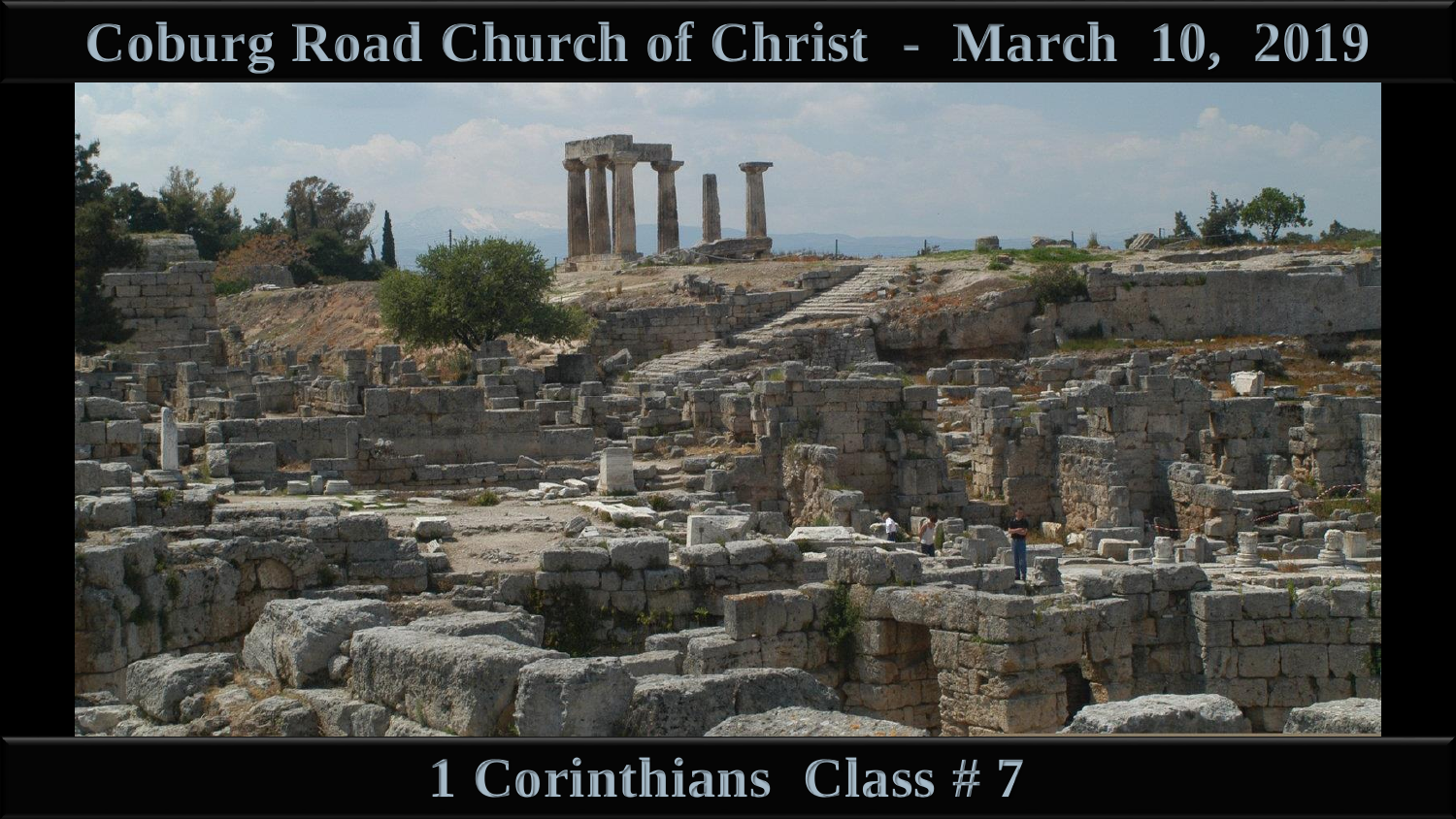## **What was Corinthian church's biggest problem?**

# **ARROGANCE / CONCEIT**

### **What flowed out of their arrogance?**

# **DIVISION**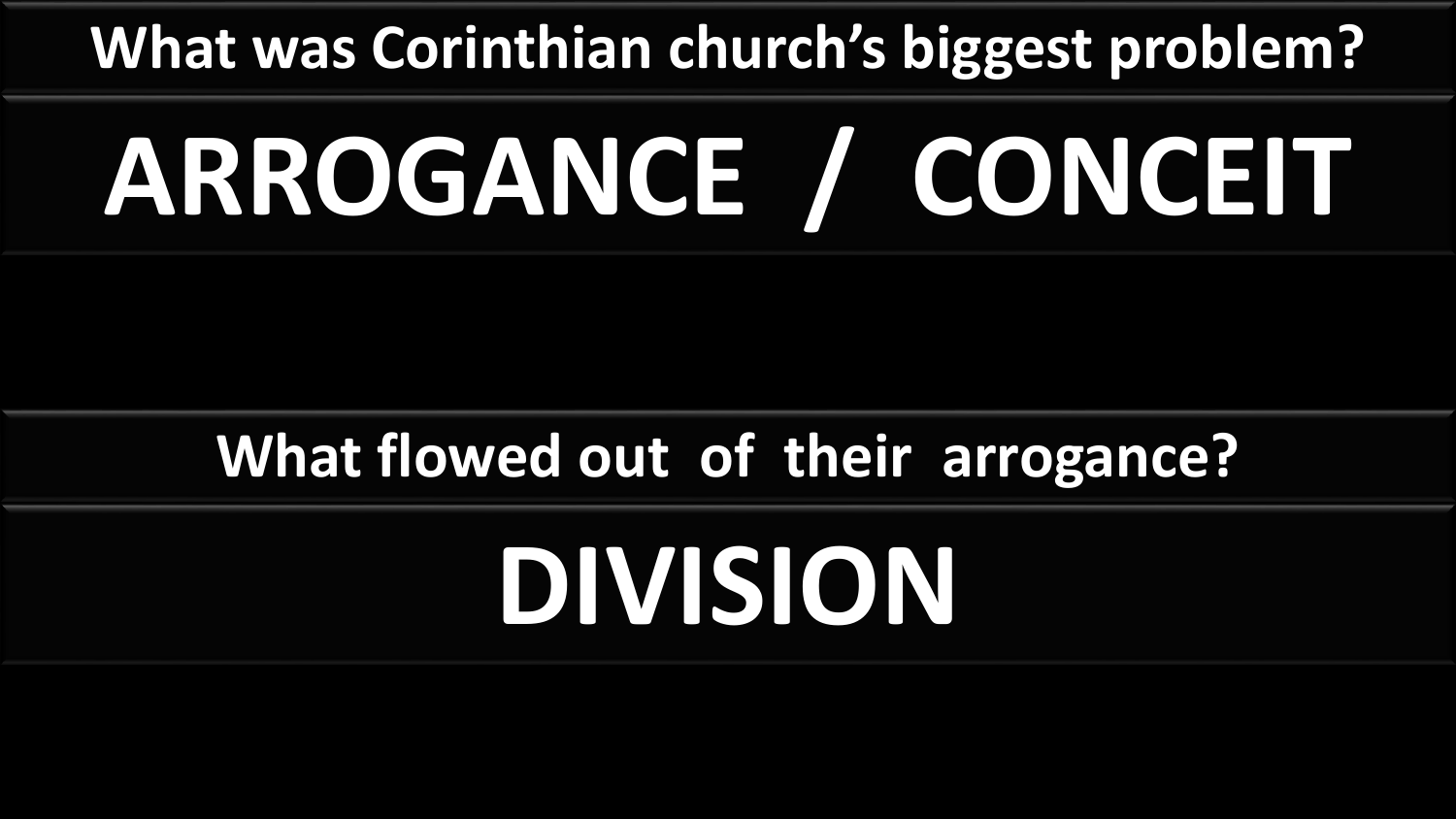### **How many chapters did Paul spend on this problem?**

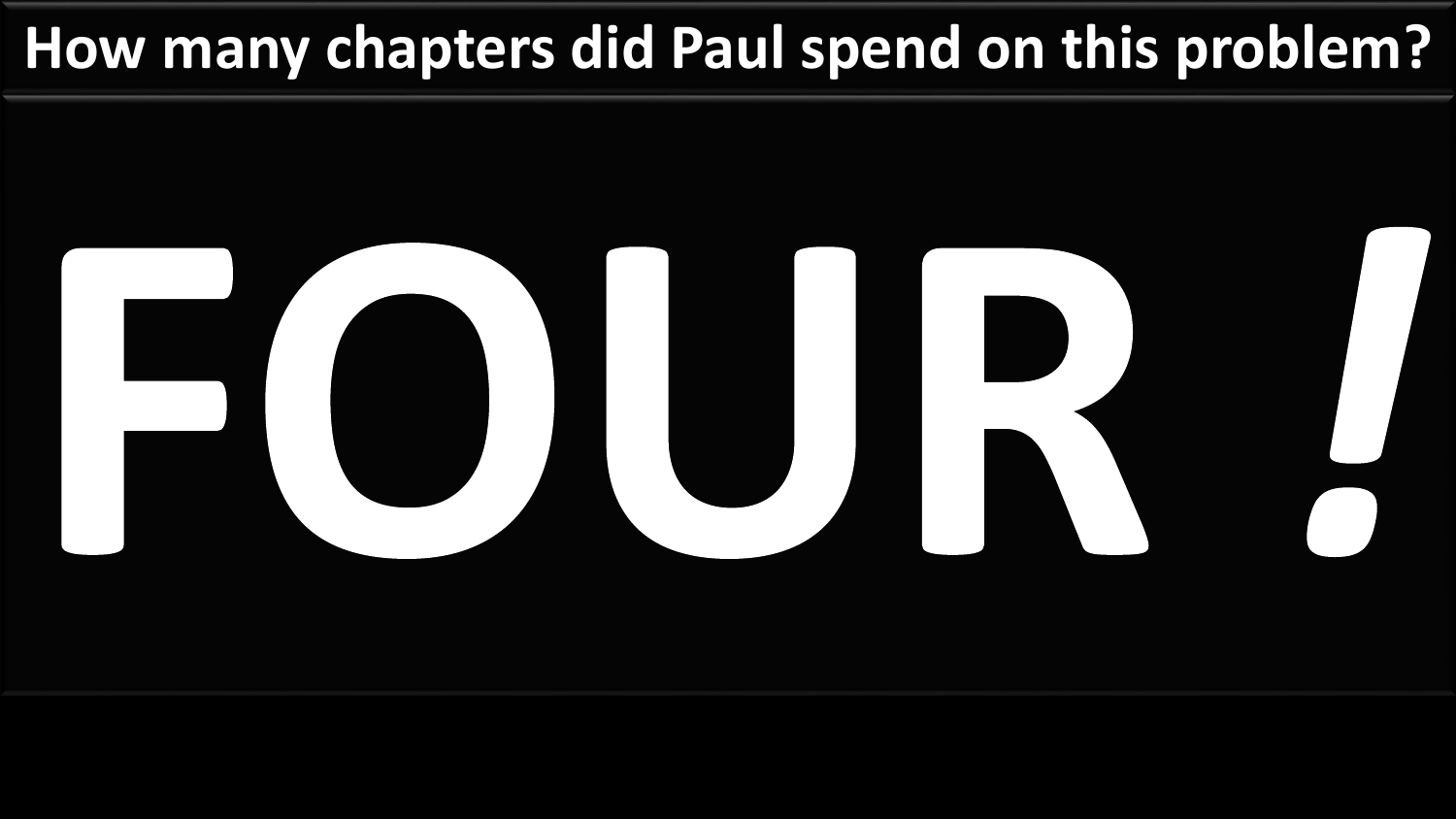![](_page_3_Picture_0.jpeg)

# **Boasting in 1 Corinthians 1:29, 31 3:21 4:7 5:6 13:4**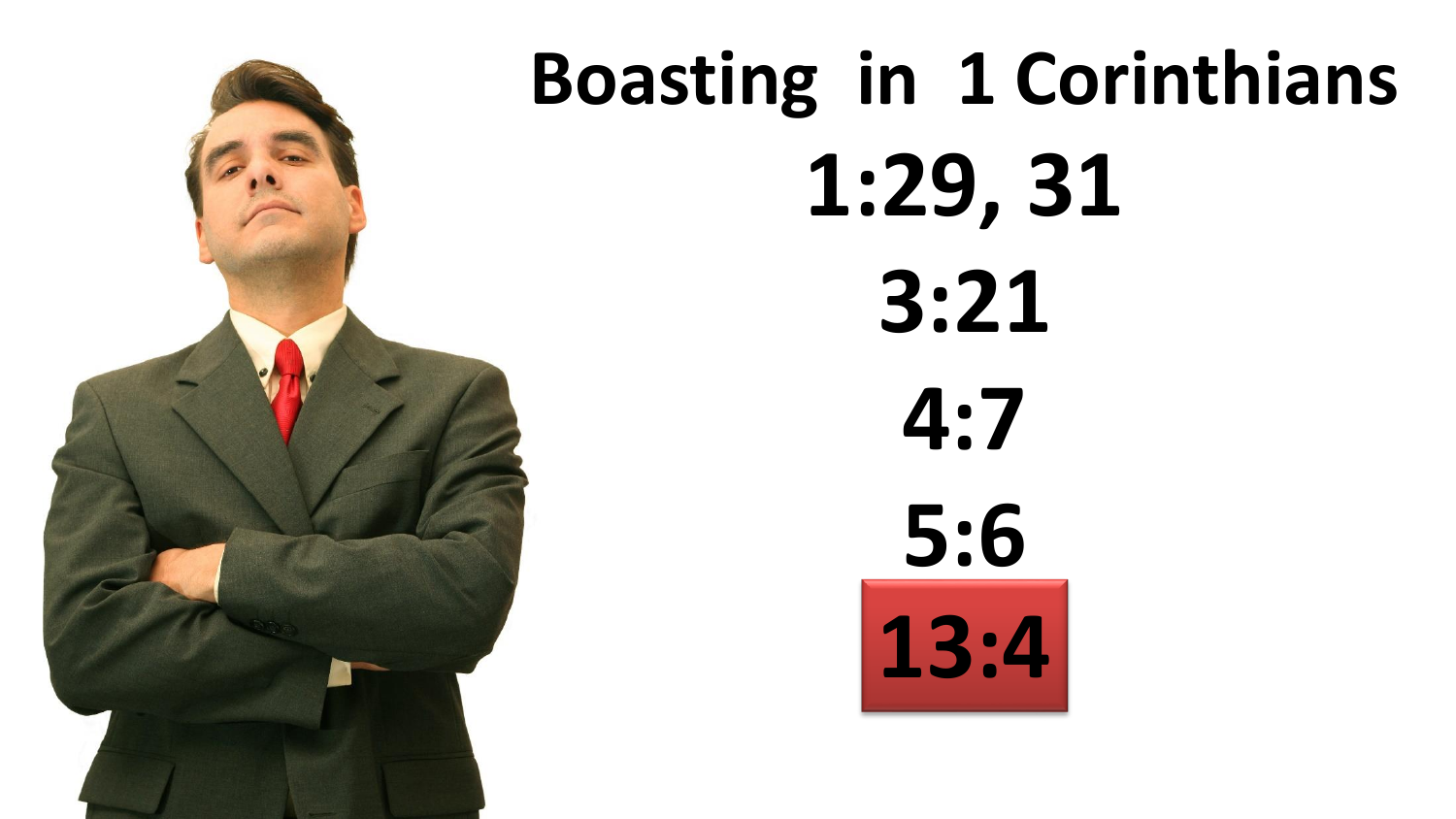#### **Jim Toth and Reese Witherspoon 2013 Mugshots**

![](_page_4_Picture_1.jpeg)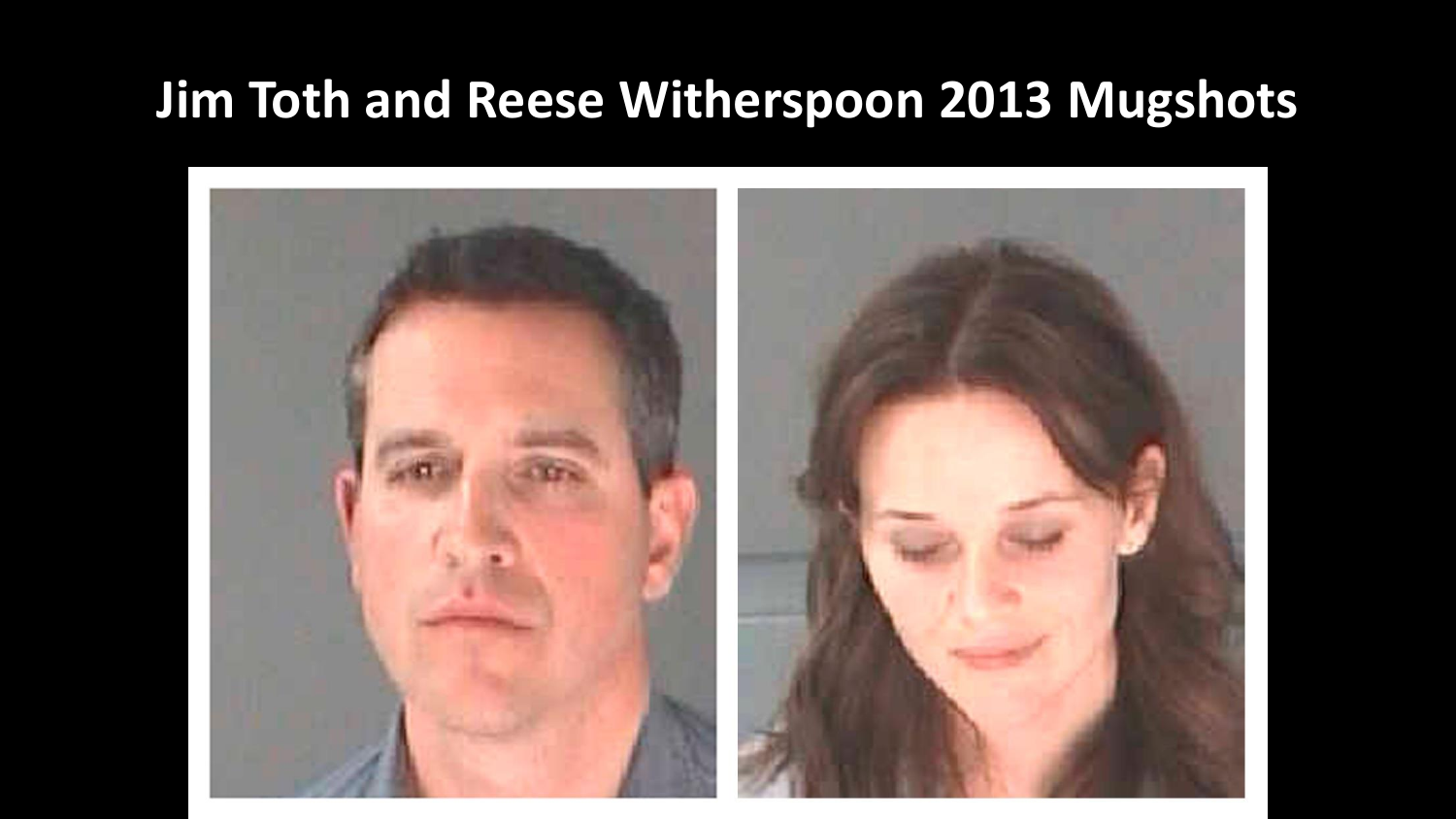**Trooper**: Ma'am, get back in that car. I'm not going to repeat myself again. **Witherspoon**: I'm pregnant and I need to use the restroom. (Later admits this is not true) **Witherspoon**: I'm a US citizen and I'm allowed to stand on American ground... **Witherspoon**: This is harassment! You're harassing me as an American citizen! I have done nothing against the law! **Trooper**: Yes, you have. You didn't obey my... **Witherspoon**: I have to obey your orders? **Trooper**: Yes, you do. **Witherspoon**: No sir, I do not. **Witherspoon**: I'm now being arrested and handcuffed? **Trooper**: Yep. **Witherspoon**: Do you know my name sir? **Trooper:** Don't need to know it. **Witherspoon**: You don't need to know my name? **Trooper**: Not quite yet. **Witherspoon**: Oh really. OK, you're about to find out who I am. **Trooper:** (To her husband, after putting Witherspoon in the police car): I tried. **Toth**: I'm sorry.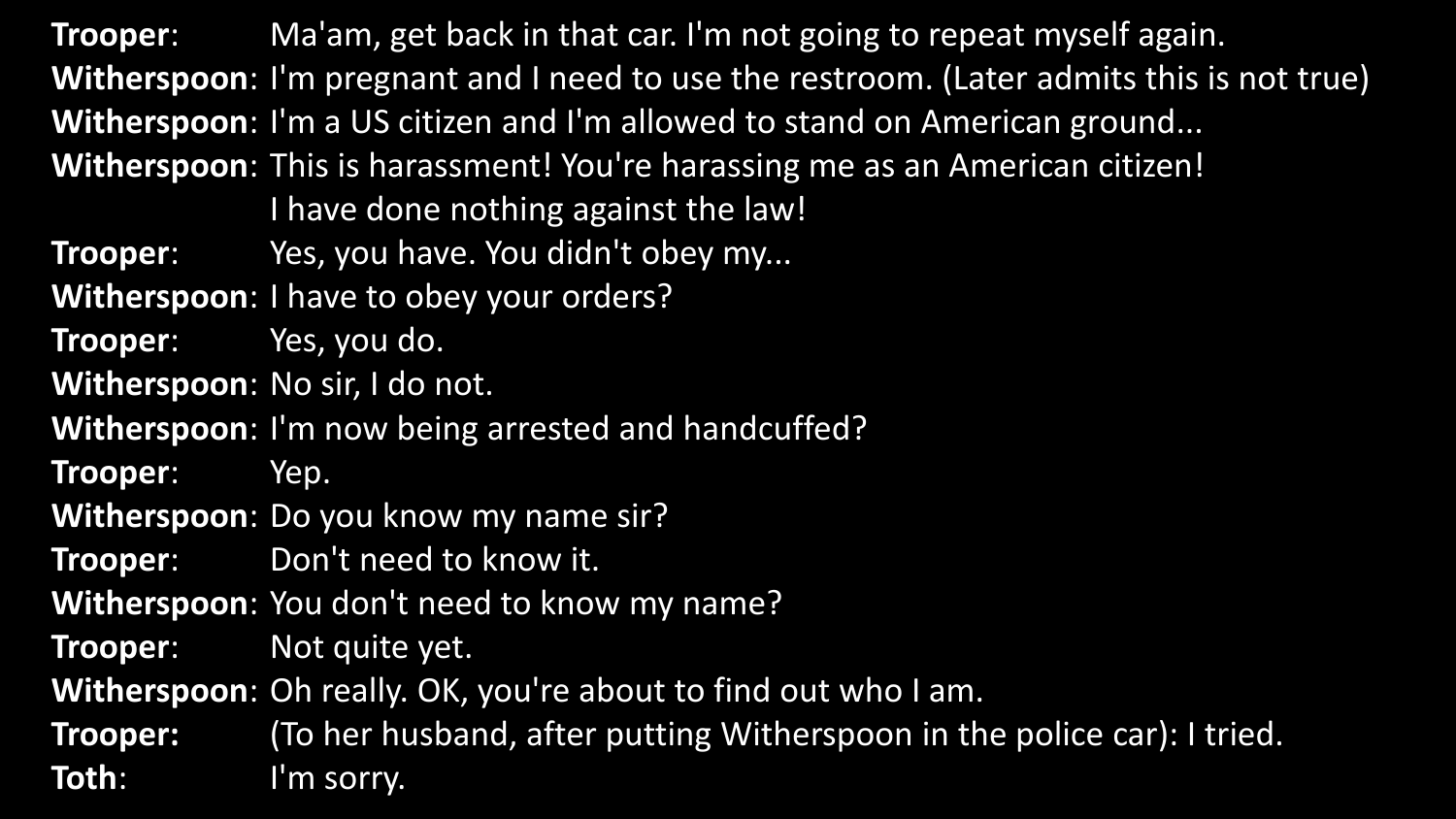### **Pride in the Book of Proverbs**

- **8:13 Pride, arrogance, the evil way, and the perverted mouth, I hate.**
- **11:2 When pride comes, then comes dishonor, but with the humble is wisdom.**
- **16:18 Pride goes before destruction, and a haughty spirit before stumbling. 21:24 "Proud," "Haughty," " Scoffer," are his names, who acts with insolent pride.**
- **29:23 A man's pride will bring him low, but a humble spirit will obtain honor.**